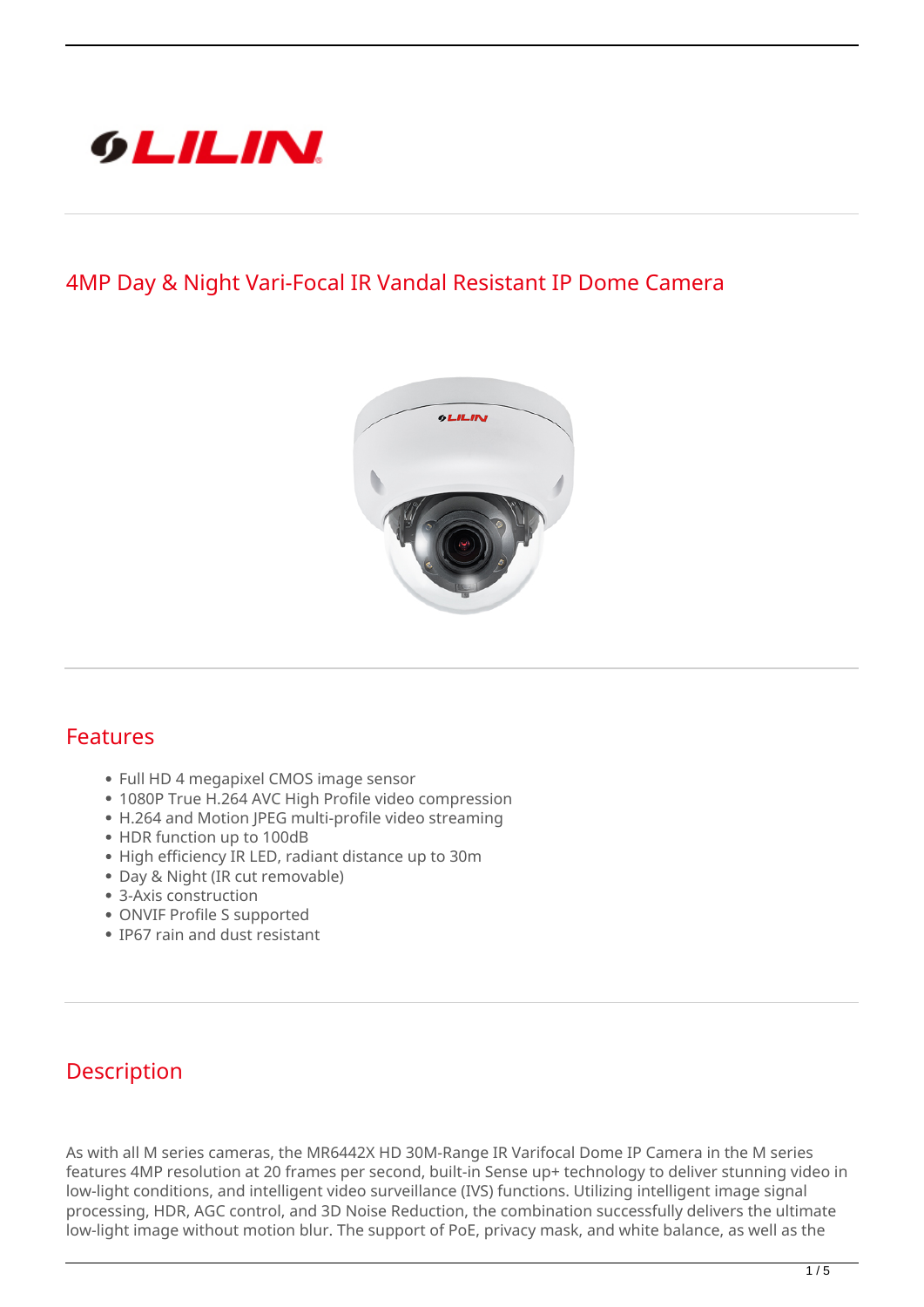minimum illumination of 0.21 Lux at F1.4 will satisfy multiple applications.

## **Specifications**

| Model                                     | MR6442X                                                                  |
|-------------------------------------------|--------------------------------------------------------------------------|
| Min. illumination/Low Light Mode (Colour) | Color: 0.2 Lux at F1.4; B/W: 0.04 Lux at F1.4; 0 Lux                     |
|                                           | with IR LED ON                                                           |
| <b>Starting Temperature</b>               | $-10^{\circ}$ C – +50 $^{\circ}$ C (14 $^{\circ}$ F – 122 $^{\circ}$ F)  |
| Operating temperature                     | $-40^{\circ}$ C – +50°C (-40°F – 122°F)                                  |
| Storage temperature                       | $-25^{\circ}$ C – +60 $^{\circ}$ C (-13 $^{\circ}$ F – 140 $^{\circ}$ F) |
| Operating humidity                        | 0% - 90% RH                                                              |
| Power Supply                              | DC12V ±10% / PoE (IEEE 802.3af compliant)                                |
| <b>Power Consumption</b>                  | DC12V, 5.4W / PoE, 7W                                                    |
| Lens                                      | $2.8 - 12mm$                                                             |
| Iris                                      | F1.4                                                                     |
| Iris Control                              | DC-IRIS                                                                  |
| Angle of View                             | 95° (W) - 33° (T) (H) 51° (W) - 18° (T) (V) 109° (W) - 38°               |
|                                           | $(T)$ $(D)$                                                              |
| Peak wavelength                           | 850nm                                                                    |
| <b>Beam Spread</b>                        | $60^\circ$ , $90^\circ$                                                  |
| Max IR distance                           | 30m                                                                      |
| Pick Up Element                           | 1/3" CMOS image sensor                                                   |
| Effective pixels                          | 2688 (H) × 1520 (V) = 4,085,760 (Pixels)                                 |
| $\mathsf{CE}$                             | Yes, EMI CLASS B                                                         |
| FCC                                       | Yes, EMI CLASS B                                                         |
| IP Rating                                 | <b>IP67</b>                                                              |
| Vandal Resistant Rating / IK Rating       | IK10                                                                     |
| CPU                                       | Intel® Core™ i3 or higher grade                                          |
| OS                                        | Windows 7 or above                                                       |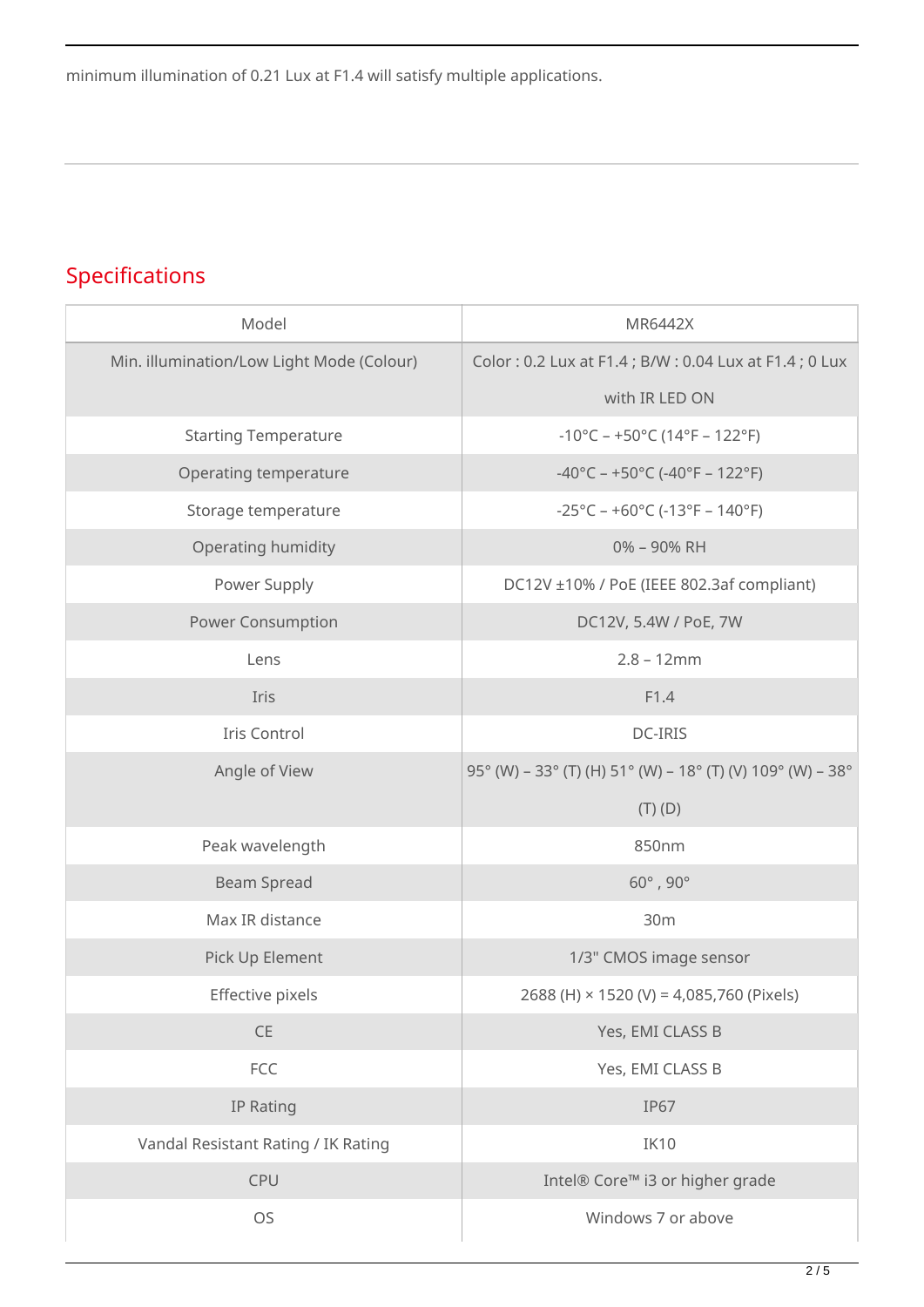| <b>RAM</b>                 | 4GB or above, Dedicated Graphics Card                |
|----------------------------|------------------------------------------------------|
| Web browser                | Microsoft® Internet Explorer® 9 or above             |
| <b>Dimensions</b>          | Ø 120 × 106 mm                                       |
| Weight                     | 700g approx.                                         |
| Live Video Output          | CVBS 1.0Vp-p, 75 ohm, connector                      |
| Video Compression          | H.264 main and high profile, Motion JPEG             |
| Video streaming            | RTP/HTTP, RTP/TCP, RTP/UDP, Multicast 4              |
|                            | configurable streams in H.264 and Motion JPEG,       |
|                            | configurable frame rate and bandwidth                |
| Number of streams          | $\overline{4}$                                       |
| Video bitrate              | 128Kbps - 12Mbps; Frame rate and bit rate            |
|                            | controllable on-the-fly; VBR / CBR / GOP supported;  |
|                            | Fixed bitrate; Smart H.264                           |
| Encryption                 | Base64 HTTP encryption                               |
| Authentication             | Digest HTTP authentication, RTSP authentication,     |
|                            | 802.1x, DDNS via HTTPS                               |
| Address Filter             | IP address filter                                    |
| Access                     | Multiple user access levels with password protection |
| User accounts              | 10 simultaneous users                                |
| Multi IP address           | Yes                                                  |
| Resolution                 | 4MP(2688 × 1520), 3.6MP(2560 × 1440), 3MP(2304 ×     |
|                            | 1296), 2MP(1920 × 1080), 1.3MP(1280 × 960),          |
|                            | 1MP(1280 × 720), D1(720 × 480, 720 × 576), VGA(640 × |
|                            | 480), CIF(352 × 240)                                 |
| <b>Frame Rates</b>         | H.264 / MJPEG : up to 20 fps @ 2688 × 1520           |
| <b>Scanning System</b>     | Progressive Scan                                     |
| <b>Infrared Cut Filter</b> | Auto / Day (Color) / Night (Mono) / Schedule         |
| <b>White Balance</b>       | Auto / Tungsten / Indoor / Fluorescents1 /           |
|                            | Fluorescents2 / Outdoor1 / Outdoor2                  |
| <b>Electrical Shutter</b>  | $1/30(1/25)s - 1/20000s$                             |
| Sense Up                   | Off / 1 Frame / 2 Frames                             |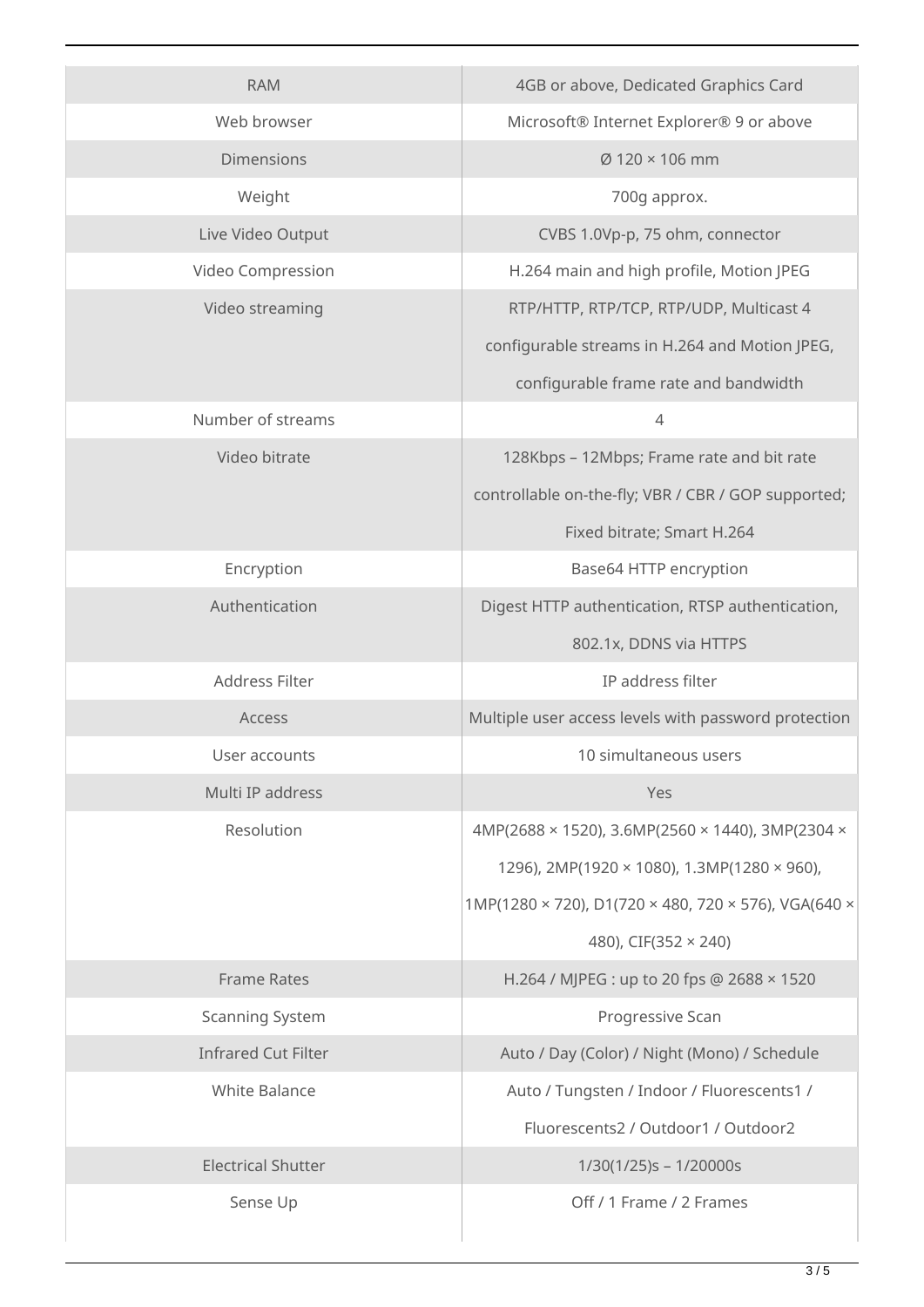| Sense Up+                        | Yes                                                    |
|----------------------------------|--------------------------------------------------------|
| Auto Gain Control                | 36 dB Variable Gain                                    |
| <b>3D Noise Reduction</b>        | Off / 1 - 32 Selectable                                |
| 2D WDR                           | Off / Auto / x2 / x3 / x4 (by normal mode)             |
| High Dynamic Range(HDR)          | Up to 100dB (in HDR mode, 2 shutter line interleave)   |
| Privacy Masking                  | Off / On (4 zones)                                     |
| <b>Image Effects</b>             | Brightness, Contrast, Hue, Saturation, Sharpness,      |
|                                  | Mirror, Flip, Lens Distortion Correction               |
| Lens distorsion correction (LDC) | Yes                                                    |
| Mobile phone                     | Integrated to LILIN mobile app (LILIN Viewer), iPhone, |
|                                  | iPad, Android support                                  |
| Video Management                 | ONVIF Profile S, LILIN Navigator Enterprise 2.0, Third |
|                                  | party VMS through LILIN HTTP API                       |
| SD Card (recording)              | Support (128GB) Micro SD/SDHC/SDXC card for            |
|                                  | circular recording (card is not included)              |
| Firmware                         | Firmware update via HTTP and IP Scan; Firmware         |
|                                  | available at website                                   |
| IVS Basic 1.0                    | Motion Detection, Tampering Detection, Advanced        |
|                                  | Motion Detection, Traffic Light Detection, Tripwire    |
|                                  | Detection, Object Counting                             |
| Alarm event triggers             | Motion / Tamper / Network lost detection               |
| Alarm event actions              | FTP / SMTP / HTTP post / SD card / SAMBA / SNMP        |
|                                  | Trap / Push Service notification                       |
| Alarm weighted mode              | Yes                                                    |
| Languages                        | English, Traditional Chinese, Simplified Chinese,      |
|                                  | Spanish, Italian, Turkish, Russian, Korean, French,    |
|                                  | Arabic, Hungarian, Japanese                            |
| Ethernet                         | 10/100 Mbps Base-T, RJ-45                              |
| ePTZ & Digital Zoom              | Yes, ROI (Region of Interest)                          |
| <b>OSD</b>                       | Text overlay for date, time, and camera name           |